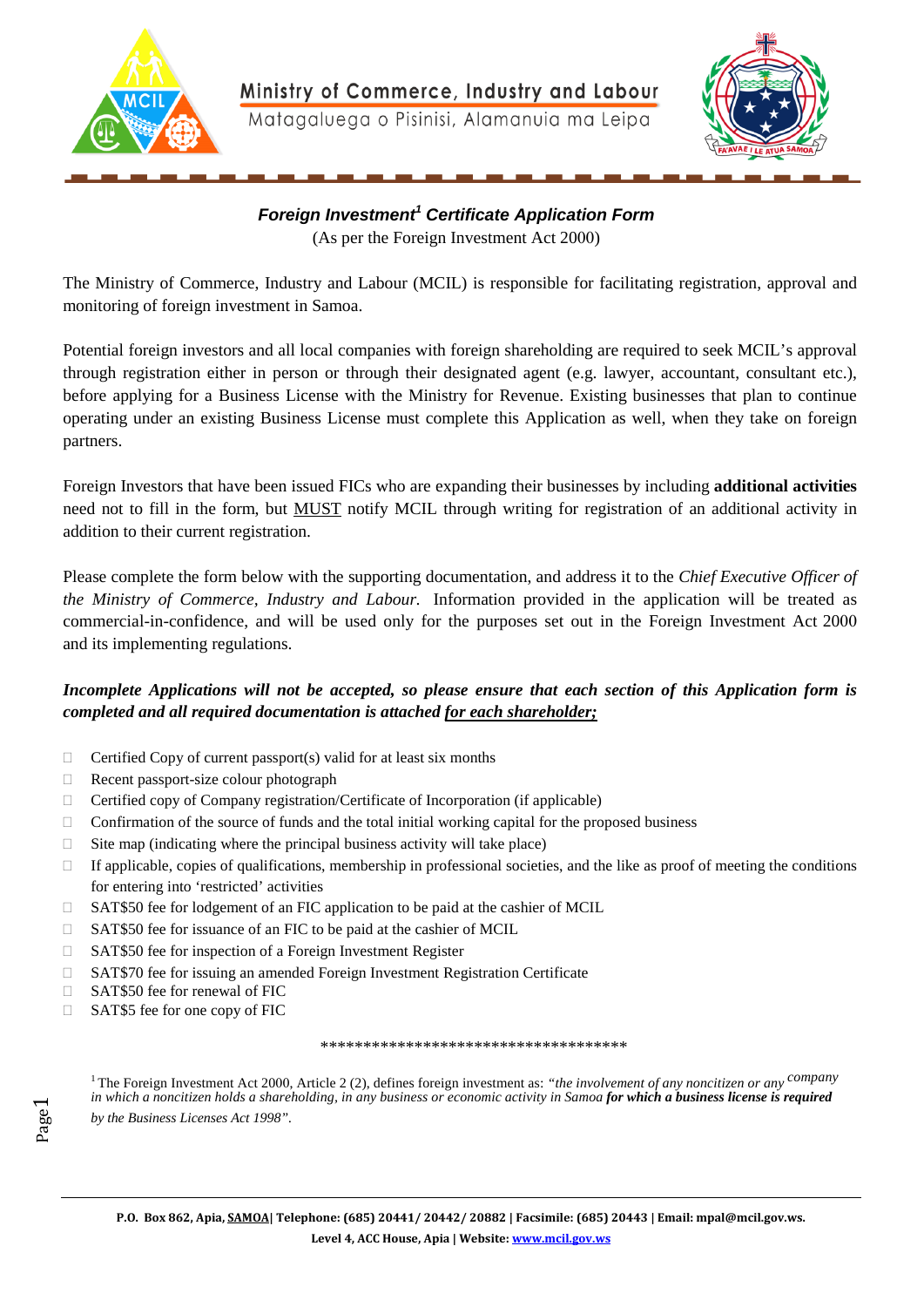| Enterprise/ Business Name (as will appear on the Business License)<br>1) |                                       |                 |           |                                                 |                        |                   |  |
|--------------------------------------------------------------------------|---------------------------------------|-----------------|-----------|-------------------------------------------------|------------------------|-------------------|--|
|                                                                          |                                       |                 |           |                                                 |                        |                   |  |
|                                                                          |                                       |                 |           |                                                 |                        |                   |  |
|                                                                          |                                       |                 |           |                                                 |                        |                   |  |
|                                                                          | 2) Legal Form of Ownership:           |                 |           | Trading Name (if different from 1 above):<br>3) |                        |                   |  |
| Company                                                                  |                                       |                 |           |                                                 |                        |                   |  |
| Partnership                                                              |                                       |                 |           |                                                 |                        |                   |  |
| Sole Proprietor                                                          |                                       |                 |           |                                                 |                        |                   |  |
|                                                                          |                                       |                 |           |                                                 |                        |                   |  |
|                                                                          |                                       |                 |           |                                                 |                        |                   |  |
| Company Registration Details (Registrar of Companies, MCIL):<br>4)       |                                       |                 |           |                                                 |                        |                   |  |
| <b>Registration Number:</b>                                              |                                       |                 |           |                                                 |                        |                   |  |
| Registration Date (DD/MM/YYYY):                                          |                                       |                 |           |                                                 |                        |                   |  |
|                                                                          |                                       |                 |           |                                                 |                        |                   |  |
| 5) Enterprise's Exact Location (Proposed Site)                           |                                       |                 |           | 6) Contact details on site (as applicable)      |                        |                   |  |
|                                                                          |                                       |                 |           |                                                 |                        |                   |  |
|                                                                          |                                       |                 |           |                                                 |                        |                   |  |
|                                                                          |                                       |                 | Mobile:   |                                                 |                        |                   |  |
|                                                                          |                                       |                 |           |                                                 |                        |                   |  |
| Nature/ Description of Business Operation and Activities<br>7)           |                                       |                 |           |                                                 |                        |                   |  |
|                                                                          |                                       |                 |           |                                                 |                        |                   |  |
|                                                                          |                                       |                 |           |                                                 |                        |                   |  |
|                                                                          |                                       |                 |           |                                                 |                        |                   |  |
|                                                                          |                                       |                 |           |                                                 |                        |                   |  |
|                                                                          |                                       |                 |           |                                                 |                        |                   |  |
|                                                                          |                                       |                 |           |                                                 |                        |                   |  |
|                                                                          |                                       |                 |           |                                                 |                        |                   |  |
| <u>Employment to be generated by the Activity:</u><br>8)                 |                                       |                 |           |                                                 |                        |                   |  |
|                                                                          |                                       |                 |           |                                                 |                        |                   |  |
| <b>Project Employment</b>                                                |                                       | <b>Year One</b> |           | <b>Year Two</b>                                 |                        | <b>Year Three</b> |  |
|                                                                          | Part-time                             | Full-time       | Part-time | Full-time                                       | Part-time              | Full-time         |  |
| Locals                                                                   |                                       |                 |           |                                                 |                        |                   |  |
| Expatriates                                                              |                                       |                 |           |                                                 |                        |                   |  |
|                                                                          |                                       |                 |           |                                                 |                        |                   |  |
| Capital (Samoan Tala)<br>9                                               |                                       |                 |           |                                                 |                        |                   |  |
|                                                                          |                                       |                 |           |                                                 |                        |                   |  |
|                                                                          | Sources of Capital (source of funds): |                 |           |                                                 |                        |                   |  |
|                                                                          |                                       | Equity          |           |                                                 |                        |                   |  |
|                                                                          |                                       |                 |           | Debt                                            |                        |                   |  |
|                                                                          |                                       |                 |           |                                                 | Other: $\qquad \qquad$ |                   |  |
|                                                                          |                                       |                 |           |                                                 |                        |                   |  |

Page2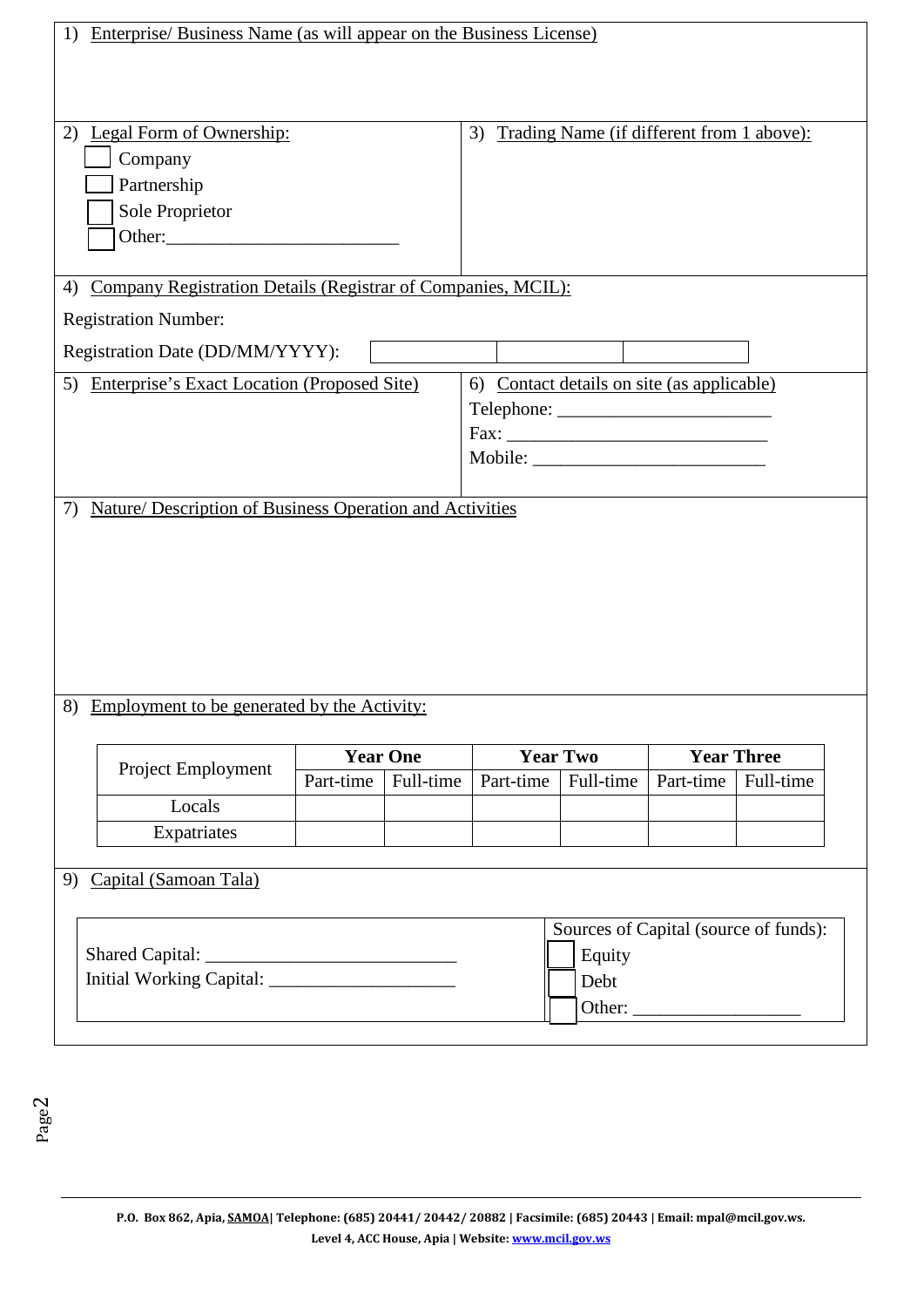| 10) Shareholder Information (in order of shareholding, with main shareholder first) |                                                               |                                                                                                                                                                                                                           |              |  |  |  |  |
|-------------------------------------------------------------------------------------|---------------------------------------------------------------|---------------------------------------------------------------------------------------------------------------------------------------------------------------------------------------------------------------------------|--------------|--|--|--|--|
| Name                                                                                | Country of Legal residence                                    | List all Countries of Citizenship                                                                                                                                                                                         | Share $(\%)$ |  |  |  |  |
|                                                                                     |                                                               |                                                                                                                                                                                                                           |              |  |  |  |  |
|                                                                                     |                                                               |                                                                                                                                                                                                                           |              |  |  |  |  |
|                                                                                     |                                                               |                                                                                                                                                                                                                           |              |  |  |  |  |
|                                                                                     |                                                               |                                                                                                                                                                                                                           |              |  |  |  |  |
|                                                                                     |                                                               |                                                                                                                                                                                                                           |              |  |  |  |  |
|                                                                                     |                                                               |                                                                                                                                                                                                                           |              |  |  |  |  |
|                                                                                     |                                                               |                                                                                                                                                                                                                           |              |  |  |  |  |
|                                                                                     |                                                               |                                                                                                                                                                                                                           |              |  |  |  |  |
|                                                                                     |                                                               |                                                                                                                                                                                                                           |              |  |  |  |  |
|                                                                                     |                                                               | <b>Note:</b> Detailed Shareholder Information: Please complete for each shareholder as per the Annex, and attach a<br>certified copy of each relevant individual's passport photo page and one recent passport photograph |              |  |  |  |  |
|                                                                                     | 11) Name and Signature of person filling out this application |                                                                                                                                                                                                                           |              |  |  |  |  |
|                                                                                     |                                                               |                                                                                                                                                                                                                           |              |  |  |  |  |
|                                                                                     |                                                               |                                                                                                                                                                                                                           |              |  |  |  |  |
|                                                                                     |                                                               |                                                                                                                                                                                                                           |              |  |  |  |  |
|                                                                                     |                                                               |                                                                                                                                                                                                                           |              |  |  |  |  |
|                                                                                     |                                                               |                                                                                                                                                                                                                           |              |  |  |  |  |

| For Official Use only: |
|------------------------|
|                        |
|                        |
|                        |
|                        |
| Receipt #: $\_$        |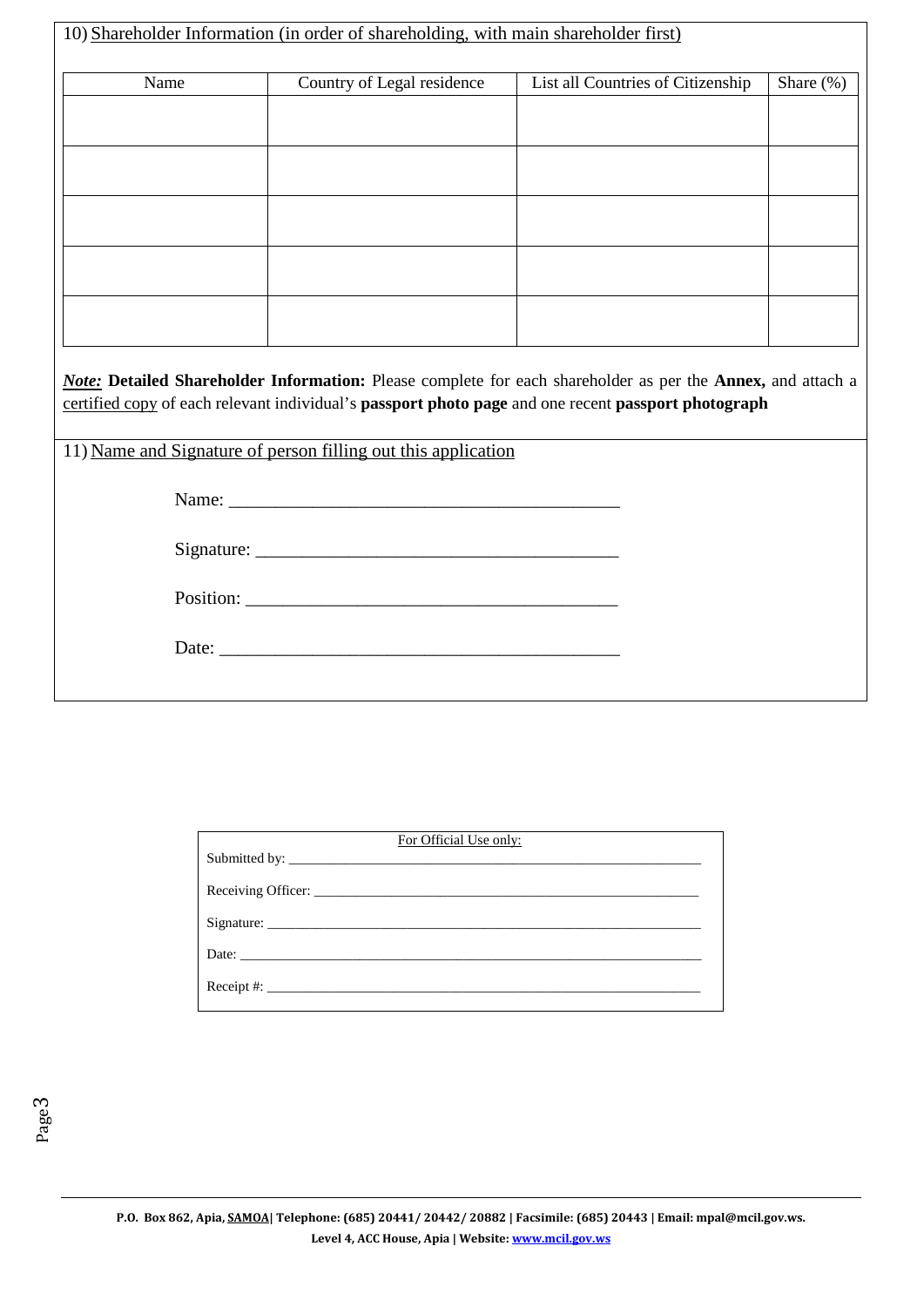# **Annex Detailed Shareholder Information**

(Please complete for each shareholder)

| <b>Name of Shareholder:</b>                            |                                                       |  |  |  |  |
|--------------------------------------------------------|-------------------------------------------------------|--|--|--|--|
| <b>Share of Capital:</b>                               |                                                       |  |  |  |  |
|                                                        | <b>Attach Passport</b>                                |  |  |  |  |
| Position in the enterprise:                            | Photo Here                                            |  |  |  |  |
| <b>Current Legal Residence (Country):</b>              |                                                       |  |  |  |  |
| <b>Current Legal Address:</b>                          | <b>Current Contact Details (include country code)</b> |  |  |  |  |
| Name of building:                                      | at Legal Address:                                     |  |  |  |  |
|                                                        | Email:                                                |  |  |  |  |
| Street:                                                |                                                       |  |  |  |  |
|                                                        | Telephone:                                            |  |  |  |  |
| State/Province:                                        |                                                       |  |  |  |  |
|                                                        | Mobile:                                               |  |  |  |  |
| Country:                                               |                                                       |  |  |  |  |
|                                                        | Fax:                                                  |  |  |  |  |
|                                                        |                                                       |  |  |  |  |
| <b>Contact Details in Samoa:</b>                       |                                                       |  |  |  |  |
| Telephone: (685)                                       | Fax: (685)                                            |  |  |  |  |
| Email:                                                 | Mobile: (685)                                         |  |  |  |  |
| Address:                                               |                                                       |  |  |  |  |
| <b>Brief Background information about shareholder:</b> |                                                       |  |  |  |  |
| Date of Birth (DD/MM/YYYY):                            | <b>Country of Birth:</b>                              |  |  |  |  |
|                                                        | <b>Current Citizenship:</b>                           |  |  |  |  |
| <b>Passport(s) Details:</b>                            |                                                       |  |  |  |  |
| Country:                                               | Passport Number:                                      |  |  |  |  |
| Date of Issue:                                         | Date of Expiry:                                       |  |  |  |  |
|                                                        |                                                       |  |  |  |  |